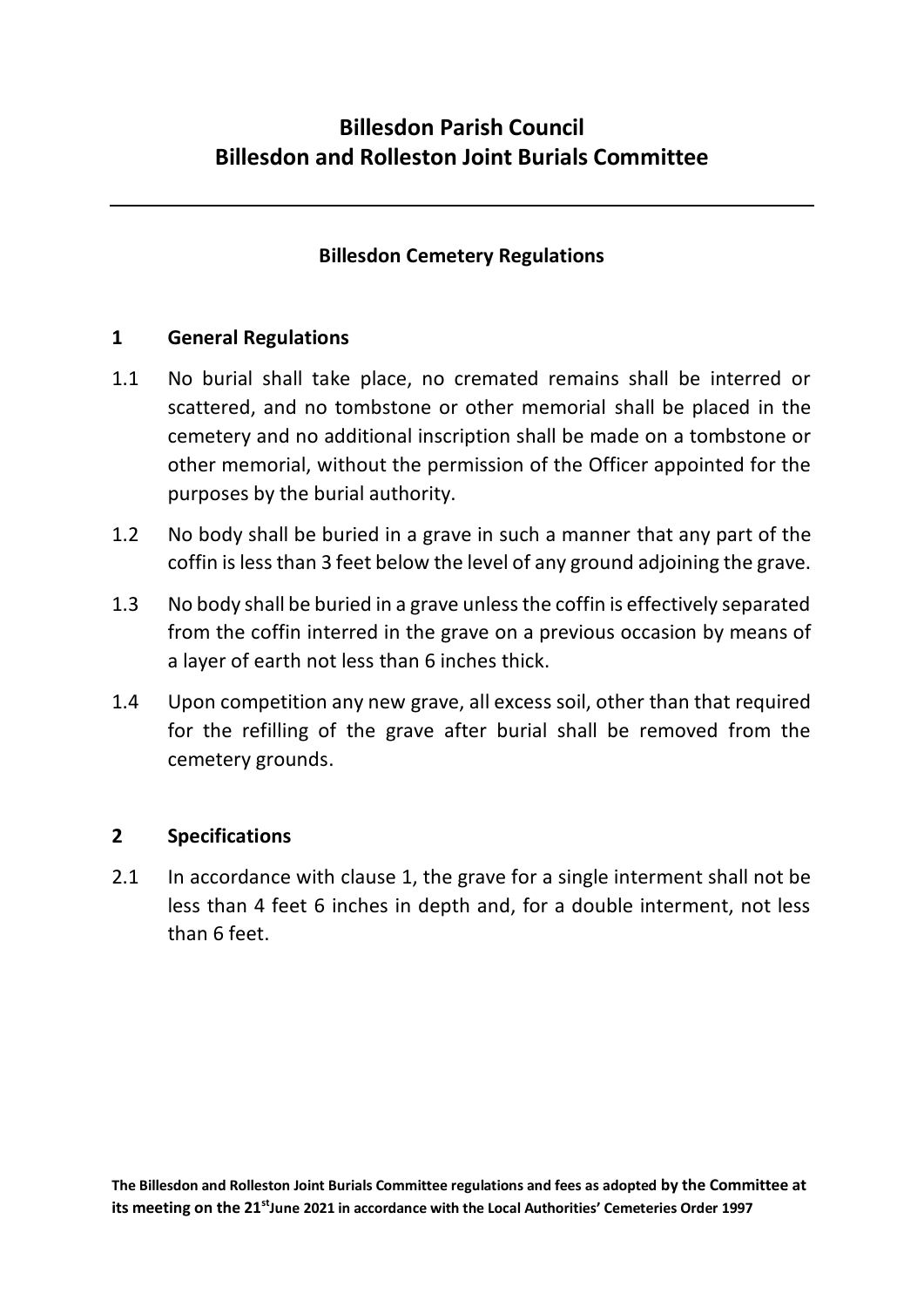## **3 Fees and Charges**

#### 3.1 Interments

| a)           | Child up to one month or stillborn or less than 12 years | <b>No</b> |
|--------------|----------------------------------------------------------|-----------|
|              | old                                                      | charge    |
| b)           | Persons over 18 years – single depth grave or second     | £100      |
|              | interment in double depth grave                          |           |
| $\mathsf{c}$ | Persons over 18 years - first interment in double depth  | £120      |
|              | grave                                                    |           |
| d)           | Interment of children 12-18 years – 50% of the above     | 50% of    |
|              | charges                                                  | above     |
|              |                                                          | charges   |
| e)           | Cremated remains - initial interment at casket depth     | £50       |
| f)           | Cremated remains – to re-open existing grave (cremation  | £50       |
|              | or burial plot) for interment of additional casket       |           |
|              |                                                          |           |

#### 3.2 Purchase of Exclusive Right of Burial

| a) | For 100 years in earthen grave 8 feet by 4 feet               | £120 |
|----|---------------------------------------------------------------|------|
|    | b)   For 100 years in earthen grave for cremated remains in a | £50  |
|    | casket                                                        |      |

### 3.3 Memorials – for the right to erect or place

| a)           | Vase not exceeding 1 foot cubed                            | £50 |
|--------------|------------------------------------------------------------|-----|
| b)           | Headstone not exceeding 30 inches                          | £60 |
| $\mathsf{C}$ | Any additional inscription after the first on a gravestone | £40 |
|              | or monument                                                |     |

### **4 Notes and Guidelines**

4.1 In normal circumstances, Grants of Exclusive Rights of Burial will be made only in respect of deceased residents of the two parishes.

**The Billesdon and Rolleston Joint Burials Committee regulations and fees as adopted by the Committee at its meeting on the 21stJune 2021 in accordance with the Local Authorities' Cemeteries Order 1997**